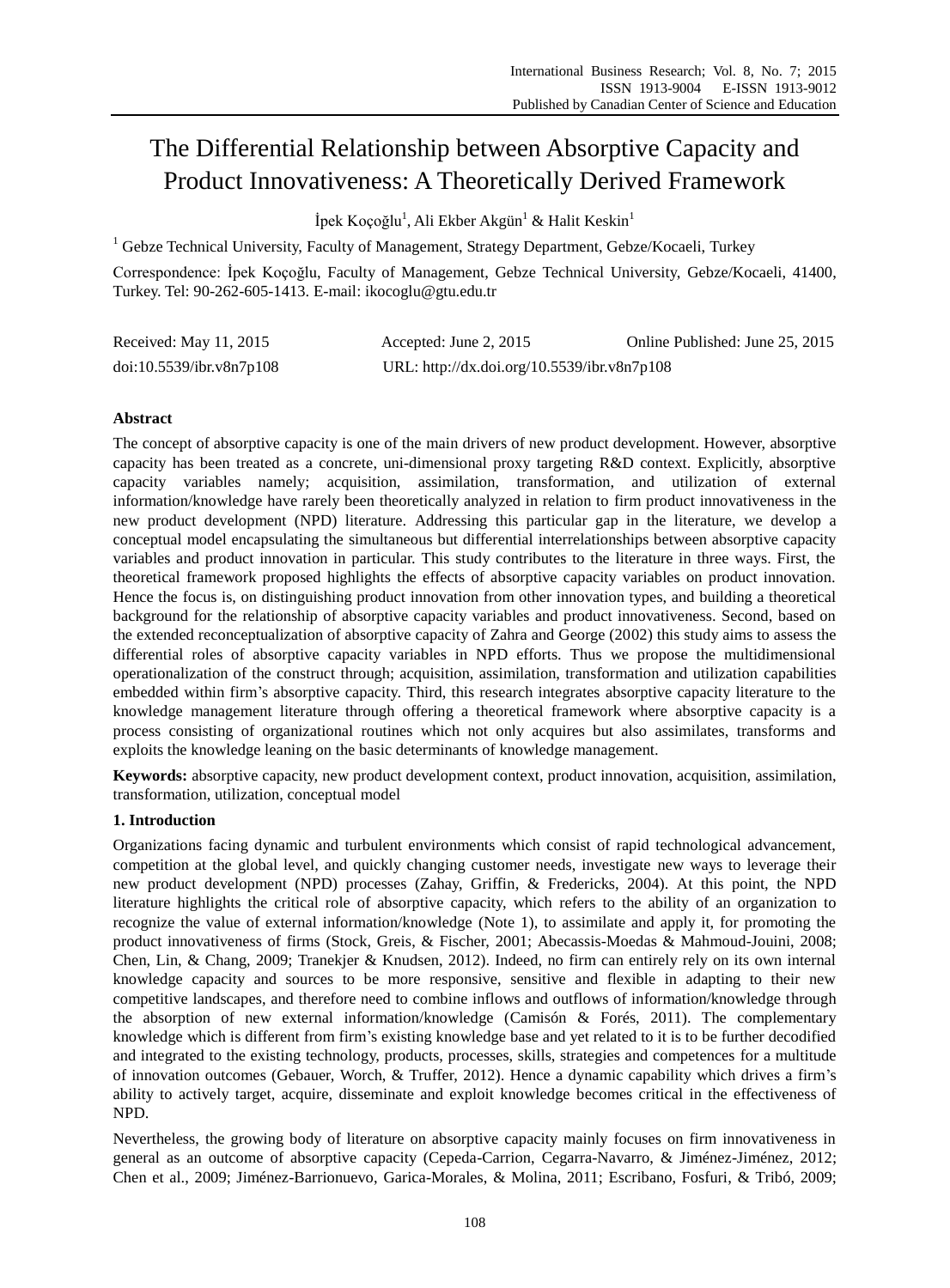Todorova & Durisin, 2007) rather than product innovativeness in particular with the exception of a few studies (Stock et al., 2001; Abecassis-Moedas & Mahmoud-Jouini, 2008; Murovec & Prodan, 2009; Ebers & Maurer, 2014). Thus scholars have identified the relatively limited effort to explicitly specify product innovation as a realized outcome of absorptive capacity (Abecassis-Moeda & Mahmoud-Jouini, 2008; Murovec & Prodan, 2009). Stock et al. (2001, p. 78) asserts that "A potentially relevant construct that has received comparatively little attention with respect to product development is absorptive capacity…. the relationship between absorptive capacity and new product development has been explored in a relatively small subset." Further Kostopoulos, Papalexandris, Papachroni and Ioannou (2011, p. 1335), for instance, wrote that "Research on absorptive capacity outcomes still lacks integrative examinations of innovation... while extant work falls short in explaining the interrelationship between them."

The *innovativeness* construct mostly comprises either the spending on R&D per volume of sales (Nieto & Quevedo, 2005; Jiménez-Barrionuevo et al., 2011), similarly the percentage of new or improved products per annual sales (Escribano et al., 2009; Fosfuri & Tribó, 2008), or the supportiveness and permeability of the firm to innovation including the encouragement and appraisal of novel ideas, openness to novelty in organizational programmes, and seeking for technical innovations (Cepeda-Carrion et al., 2012) in the NPD literature so far. However, *product innovation* efforts entail different strategies and have different inputs as well as outcomes (Pavitt, 1984; Martinez-Ros & Labeaga, 2009). For example, according to the study of Pavitt (1984) that indentifies between sources of knowledge inputs (i.e. intra-firm, other firm, public infrastructure) for product and process innovations among different sectors, the product innovation is dependent on the internal knowledge (e.g., R&D and patent intensity) of the firm whereas process innovations are related to the scale and complexity of its process technology (i.e. size of production plant, capital/labor ratio).

Specifically, despite the fact that Cohen and Levinthal (1989, 1990) propose a theoretical framework where absorptive capacity leads to innovative capabilities, and some studies in the literature attempt to explore the relationship between absorptive capacity and product innovativeness (Stock et al., 2001; Ebers & Maurer, 2014), there is a limited understanding on how absorptive capacity initiate product development efforts from within through the differential roles of its different dimensions. It would remarkable to elucidate that Cohen and Levinthal (1990) in their seminal article acknowledged that while absorptive capacity is critical in recognizing the value of external knowledge, firm"s internal and path dependent knowledge base could also restrain the firm in leveraging the outside sources of knowledge. Cohen and Levinthal (1990, p. 133) particularly suggest that "…any particular body of expertise could become sufficiently overlapping and specialized that it impedes the incorporation of outside knowledge and results in the pathology of the not-invented-here (NIH) syndrome." This argument recognizes that the internal stickiness created by specialized knowledge could have varying effects on leveraging knowledge combination, reconfiguration, assimilation, transformation and utilization for NPD. Indeed differential relationship between absorptive capacity dimensions and product innovation is a rather doubtful argument which needs to be clarified in the NPD literature (Kostopoulos et al., 2011). Yet we propose that dimensions of absorptive capacity may have differential impact on product innovativeness. Hence, to allow a systematic evaluation of the diverse interpretations, supporting assumptions and relationships among absorptive capacity, there is a need to specify how it is conceptualized, operationalized and relates differentially to firm outcomes, specifically; product innovativeness.

Since its introduction, absorptive capacity have been the focus of a vast research effort, however pertinent research considers the construct as taken for granted in depending upon R&D context (Bierly III, Damanpour, & Santoro, 2009). This is reflected along the literature in two ways. First, for instance although research on absorptive capacity has grown rich to link the construct with various complex organizational phenomena, prior NPD literature has failed to consider absorptive capacity empirically as a multidimensional construct leading to the reification of the concept (Lane, Koka, & Pathak, 2006). The research has until recently almost exclusively operationalized absorptive capacity through uni-dimensional, quantitative proxies which are indicator of prior knowledge base, such as R&D investment and personnel, patents and academic publications (Mowery et al., 1996; Vueglers, 1997; Stock et al., 2001; Tsai, 2001; Lane & Lubatkin, 2006). Second, although past studies agree on the definition and multidimensional nature of absorptive capacity (Note 2) in theoretical arguments, they study the inter-relations among those dimensions in a linear way. Yet in order to understand the relationship between absorptive capacity and firm product innovativeness, the dimensions of absorptive capacity should be clarified and investigated *simultaneously* (Fosfuri & Tribó, 2008). In this study, we put forward that absorptive capacity is not a single construct or measure, rather it is a *process* involving the dynamic interaction of acquisition, assimilation, transformation and utilization constructs. Such that these constructs are iterative in that each factor contributes to the development of each other, and the reciprocating interactions among the constructs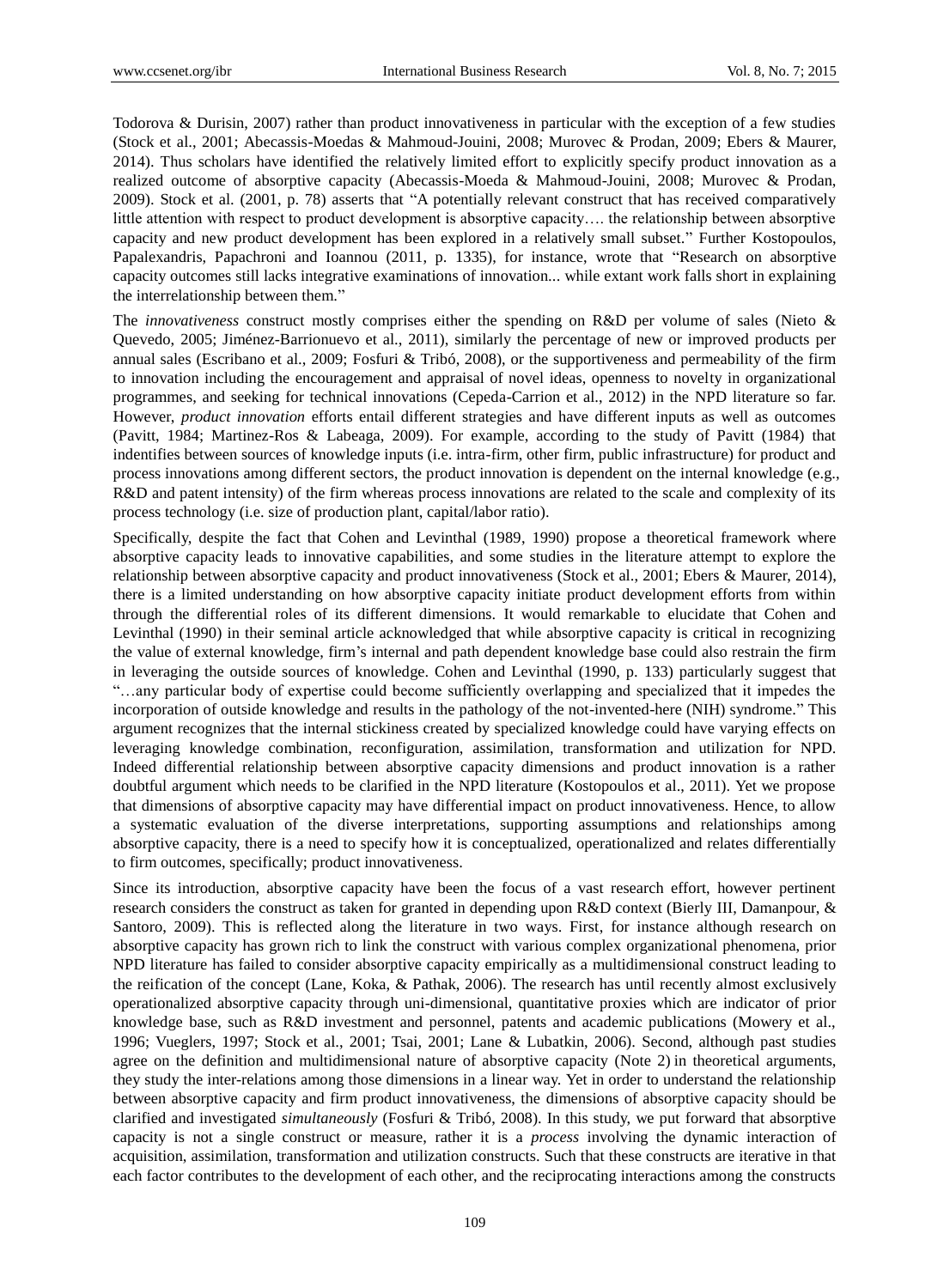bring to life the concept of absorptive capacity. Therefore, ignoring, or minimizing, one or more of its components is likely to reduce the real impact of absorptive capacity on product innovation.

This article aims to make the role of absorptive capacity in the NPD context explicit and place an emphasis on the differential relationship absorptive capacity dimensions have with product innovativeness particularly. Therefore, this study: 1) theoretically evaluates the role of co-variant absorptive capacity variables (e.g., knowledge acquisition, assimilation, transformation and utilization) on the firm product innovativeness in particular, 2) challenges the uni-dimensional conceptualization of absorptive capacity, and 3) rely on the process-based conceptualization of absorptive capacity to include the simultaneous effects of acquisition, assimilation, transformation and utilization.

#### **2. Background**

Since the publication of Cohen and Levinthal"s (1989, 1990) research on absorptive capacity, the ability of organizations to absorb knowledge, attracted considerable attention (Camisón & Forés, 2010). Literature includes many studies investigating the nature and dimensions (Cohen & Levinthal, 1989, 1990; Lane & Lubatkin, 1998; Zahra & George, 2002), measurement and validation (Jiménez-Barrionuevo et al., 2011; Flatten, Engelen, Zahra, & Brettel, 2011), antecedents (Camisón & Forés, 2011, Harrington & Guimaraes, 2005; Murovec & Prodan, 2009) and the consequences of absorptive capacity (Haro-Dominguez, Arias-Aranda, Llorens-Montes, & Ruiz-Moreno, 2007; Kostopoulos et al., 2011; Nieto & Quevedo, 2005; Tu, Vonderembse, Ragu-Nathan, & Sharkey, 2006). Due to the flexible nature of absorptive capacity many studies approach absorptive capacity at different levels: individual (Cohen & Levinthal, 1990), intra-organizational (Szulanski, 1996), organizational (Cohen & Levinthal, 1990; Schmidt, 2010), learning dyad (Lane & Lubatkin; 1998), intra-district (Boari & Lipparini, 1999; Camisón & Forés, 2011) and inter-alliance (George, Zahra, Wheatley, & Khan, 2001; Lee, Liang, & Liu, 2010; Mowery et al., 1996).

#### *2.1 Evolution of Absorptive Capacity*

Absorptive capacity first proposed by Adler (1965), appeared as a macro-economic concept defining the ability of the economy to utilize and absorb external information and resources (c.f. Tu et al., 2006). However, due to its multidisciplinary nature, the use absorptive capacity has not been limited to the economy perspective and expanded throughout many fields of research such as organizational learning, industrial economics, resource based view, and dynamic capabilities (Schmidt, 2010; Zahra & George, 2002). Hence, Cohen and Levinthal (1989) first came up with the absorptive capacity at the firm level, originating from the economists" debate that presents new information as the only output of R&D. The authors suggested that R&D not only generates new information but improves firm"s ability to identify, assimilate and exploit existing information from the environment and they call it a firm"s absorptive capacity. The study particularly focuses on technological knowledge and the dual role of R&D as the generator of new knowledge and absorptive capacity. Cohen and Levinthal (1990, p. 128) in a later study revised the initial definition of absorptive capacity as "... an ability to recognize the value of new information, assimilate it, and apply it to commercial ends" and diversified individual and organizational absorptive capacities. The definition proposed here highlights three capabilities namely; the recognition of value, assimilation and application of external knowledge which constitute the three components of absorptive capacity (Van den Bosch, Van Wijk, & Volberda, 2003) as shown in Figure 1.



Figure 1. A model of absorptive capacity based on Cohen and Levinthal (1990)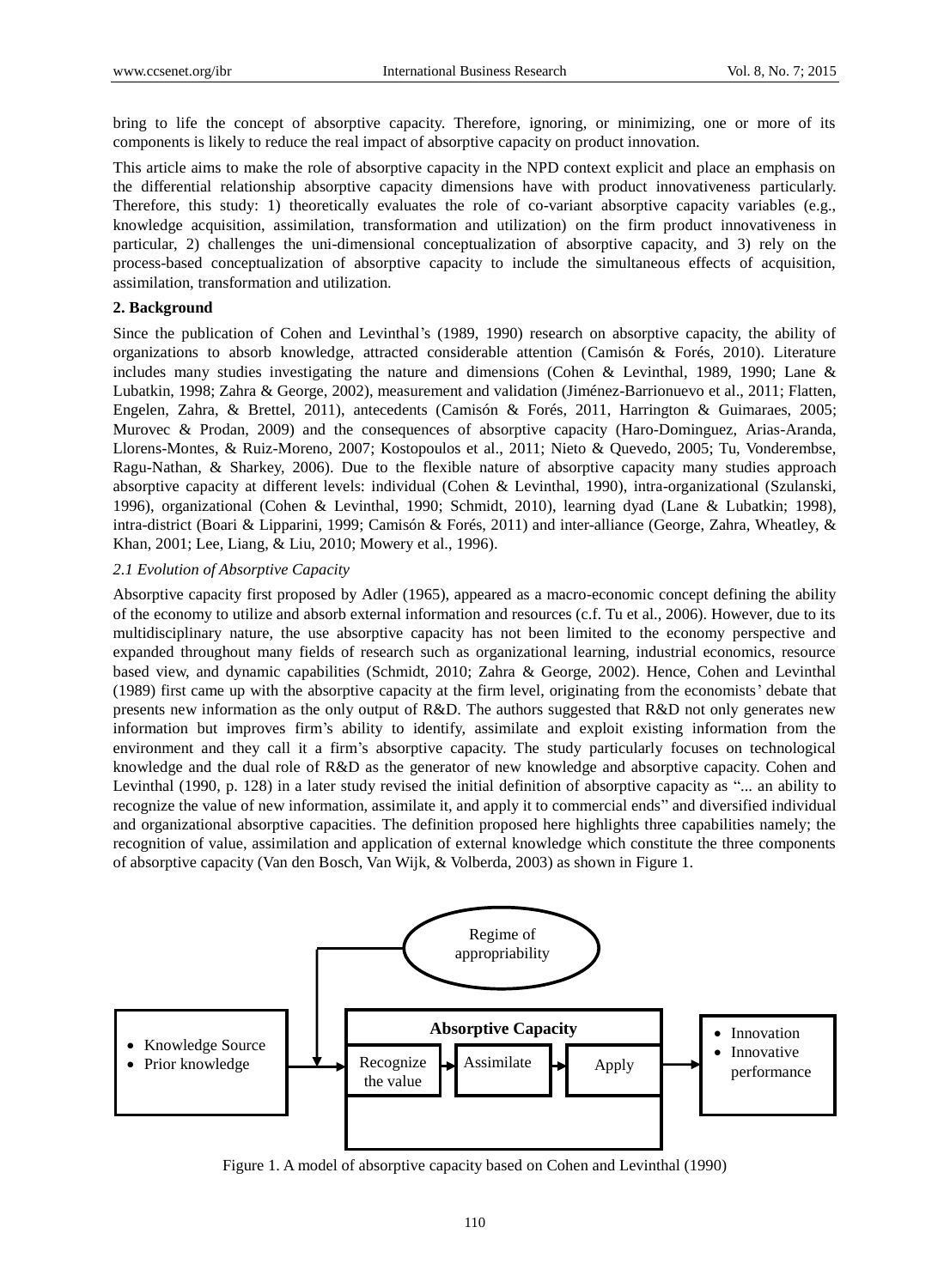Expanding from the operational definition of Cohen and Levinthal (1990), consequent studies in the literature regarding the concept of absorptive capacity commonly lean on the ability to value knowledge through past experience and investment, ability to assimilate and ability to apply. Literature has few attempts to revise and expand this definition, which results in a consensus regarding the concept (Camisón & Forés, 2010). Indeed the definition of absorptive capacity has minimal divergence from this original definition of Cohen and Levinthal (1990). Cohen and Levinthal (1989), implicitly highlights that absorptive capacity in addition to its primarily focused role in the literature–the external knowledge acquisition–(Chou, 2005; Gebauer et al., 2012; Jiménez-Barrionuevo et al., 2011; Tu et al., 2006), entails a mostly undermined ability–the internal knowledge creation process (Nonaka, 1994) through the assimilation and transformation of collective knowledge (Harrington & Guimares, 2005), for enhanced product innovation efforts. Although studies agree on the definition and multidimensional nature of the absorptive capacity, some research effort is devoted to its reconceptualization (George et al., 2001; Lane & Lubatkin, 1998; Zahra & George, 2002; Lane et al., 2006).

#### *2.2 The Reconceptualization of Absorptive Capacity*

One of the first attempts to redefine absorptive capacity is Lane and Lubatkin"s (1998) study which regards the concept from an inter-organizational context. The authors introduce a new term coined as relative absorptive capacity. The main difference of relative absorptive capacity from its original ancestor is that it acknowledges various levels of absorptive capacity and its relativity. The authors shift the unit of analysis from organizational level to the pairs of organizations (i.e. student and teacher firms) and define relative absorptive capacity as "the ability of a firm to learn from another firm which is jointly determined by the relative characteristics of the student firm and the teacher firm". According to this view conscious and deliberate management activity is not sufficient to establish inter-organizational learning, rather firms need to recognize and value new external knowledge, assimilate it and utilize it for commercial ends (Lane & Lubatkin, 1998).

Among the fundamental attempts to move absorptive capacity construct away from the original conceptualization is proposing a relational view of absorptive capacity. First Szulanski (1996) examined absorptive capacity within a unit level (i.e. department) to show that the absorption of knowledge is dependent on the motivation and causal ambiguity of the knowledge transferred between units. Dyer and Singh (1998) expanded this relational view and suggested that absorptive capacity of firms is based on social interactions, collaboration and individual relationships. Hence in this perspective absorptive capacity is seen as an iterative process of relational exchange, in contrast to the conventional understanding of absorptive capacity proposed by Cohen and Levinthal (1990) as one-directional learning. Similarly Lane, Salk, and Lyles (2001) focus on joint learning assumes that the transfer of knowledge between the "knowledge absorbing partners" does not insist upon overlapping knowledge bases. These redefinitions of absorptive capacity to include different perspectives were each worthy insights within the field however did not manage to integrate and form a reconceptualization (Murovec & Prodan, 2009).

Furthermore, studies elaborating different conceptualizations and operationalizations of absorptive capacity are ambiguous, such that; these studies neither clarify why these different conceptualizations or dimensions are needed nor how they differ from each other. Hence one of the highly adopted reconceptualizations of absorptive capacity is developed by Zahra and George (2002). The authors inquire "what drives performance differences within the same industry?" which is central in the understanding of a firm"s absorptive capacity. Zahra and George (2002) grounds the absorptive capacity construct in the dynamic capabilities literature and underlines that absorptive capacity as a firm"s dynamic capability enable the firms to reconfigure its resource base, adapt to dynamic market conditions and achieve competitive advantage. Accordingly absorptive capacity is defined as "...a set of organizational routines and processes by which firms acquire, assimilate, transform and exploit knowledge to produce a dynamic organizational capability" (Zahra & George, 2002, p. 186). The four capabilities mentioned in the definition namely; acquisition, assimilation, transformation and exploitation constitute the dimensions of absorptive capacity which according to Zahra and George (2002) display differential but complementary roles in achieving various organizational outcomes. Hence this research reformulates absorptive capacity as a four-dimensional model, instead of the traditional three-dimensional model of absorptive capacity. Moreover, it posits that these four dimensions establish the two subsets of absorptive capacity explicitly; potential absorptive capacity and realized absorptive capacity. The first two dimensions of acquisition and assimilation represent the potential absorptive capacity whereas the last two; transformation and exploitation build up to form realized absorptive capacity (Huang, Lin, Wu, & Yu, 2015).

Zahra and George (2002) makes an insightful exploration to present how the four dimensions of absorptive capacity build upon each other and make absorptive capacity an integrative dynamic capability that cultivates innovative organizational outcomes. Accordingly they propose that realized absorptive capacity and potential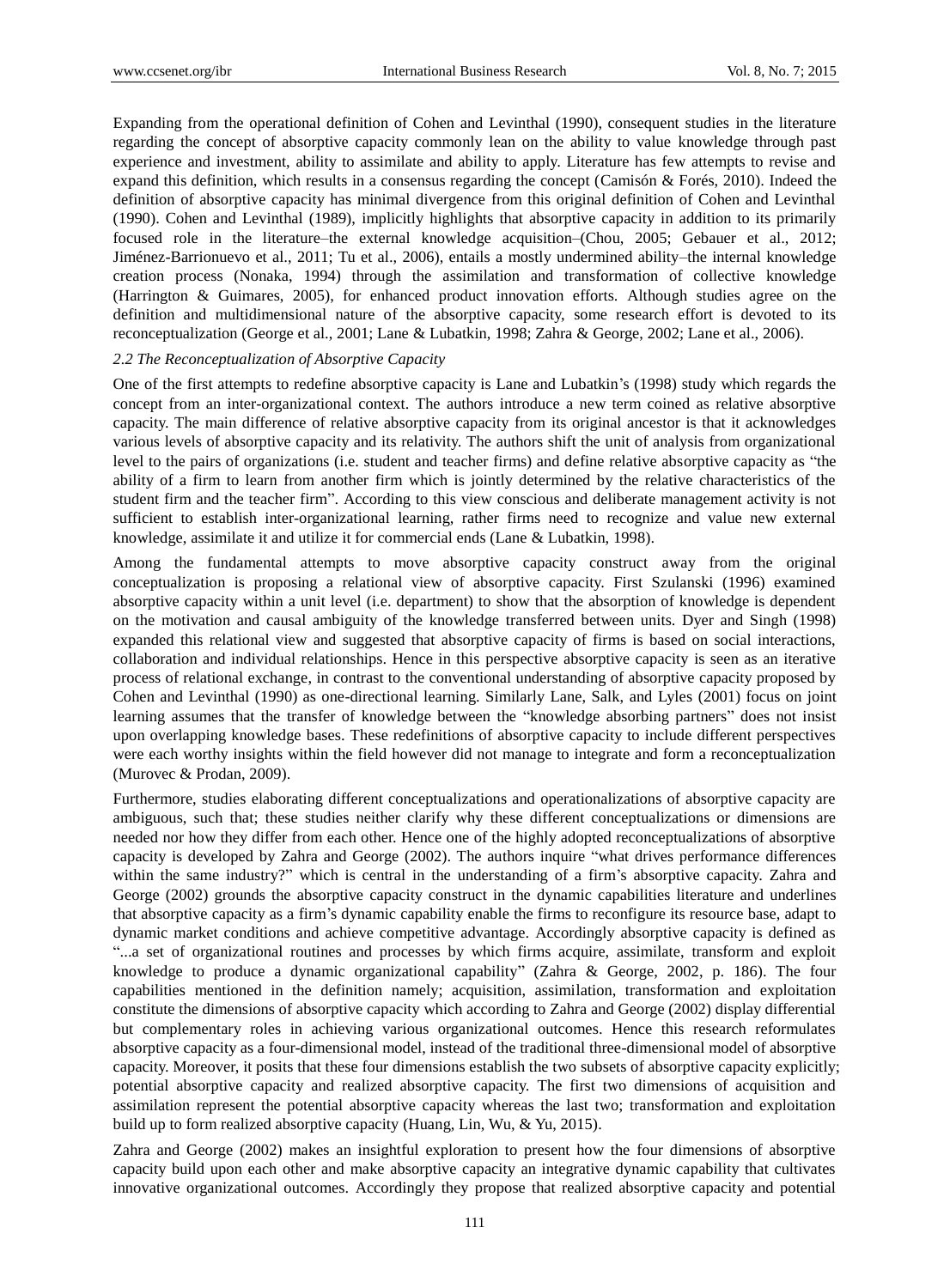absorptive capacity relate to each other through a ratio specified as efficiency factor which is translated as the extent to which firms are able to create value from their potential knowledge base through transforming and exploiting the acquired and assimilated external knowledge. Particularly, if the realized absorptive capacity of firms is high then the degree of value creation from the absorbed knowledge through the existing knowledge base is fostered resulting in performance increase.

Additionally, the proposed model of absorptive capacity consisting of four components recurrently building into two subsets namely realized and potential absorptive capacities, incorporate the role of three dynamics which respectively influence (1) the emergence/development of firm"s absorptive capacity, (2) the establishment of a shared understanding and integration of externally absorbed knowledge leading to its exploitation and (3) the achievement of competitive advantage. These dynamics are orderly named as; (i) activation triggers, (ii) social integration mechanisms, and (iii) regimes of appropriability. This framework is shown in Figure 2.

Activation triggers are presented as influencing the responses a firm gives to external stimuli, such that enabling the firms to achieve intensified learning skills and efforts. For instance crises, due to their dangerous and threatening nature stimulate firms to explore, acquire and internalize external knowledge. Activation triggers can be internal or external and manifested in varying intensities. As the intensity of the trigger increases the likelihood of organizations to allocate resources for the assimilation and exploitation of outside knowledge rises (Zahra & George, 2002).

Social integration mechanisms, enhances the exploitation of knowledge acquired and assimilated into the firm through enabling the effective sharing and integration of knowledge. These mechanisms can be embodied through formal ways such as rules, policies, coordinators, and informal ways such as social networks and collaborations. Therefore firms need to boost intra-firm connectedness through investing in structures establishing employee interaction, creative action and flow of information (Zahra & George, 2002).

Lastly regimes of appropriability are expressed through institutional and industry dynamics enable firms to protect the benefits gained through new products and processes in the competitive market. Strong regimes of appropriability warrant the protection of firm"s knowledge assets hence translating into greater returns from absorptive capacity and particularly realized absorptive capacity. On the contrary in weak regimes of appropriability the protection of firms" intangible assets is more difficult. In weak regimes of appropriability, the presence of isolating mechanisms that prevent the imitation of firms" resources, products and capabilities allow firms to sustain their competitive advantage (Zahra & George, 2002).



Figure 2. A model of absorptive capacity based on Zahra and George (2002)

#### *2.3 Operationalization of Absorptive Capacity*

As suggested by Volberda, Foss, and Lyles (2010, p. 932) "aspects that are "distinctly organizational" shape a firm"s absorptive capacity beyond the sum of employee"s individual absorptive capacities." It is therefore necessary to bear in mind that simply adding the knowledge base of the individuals working in the organization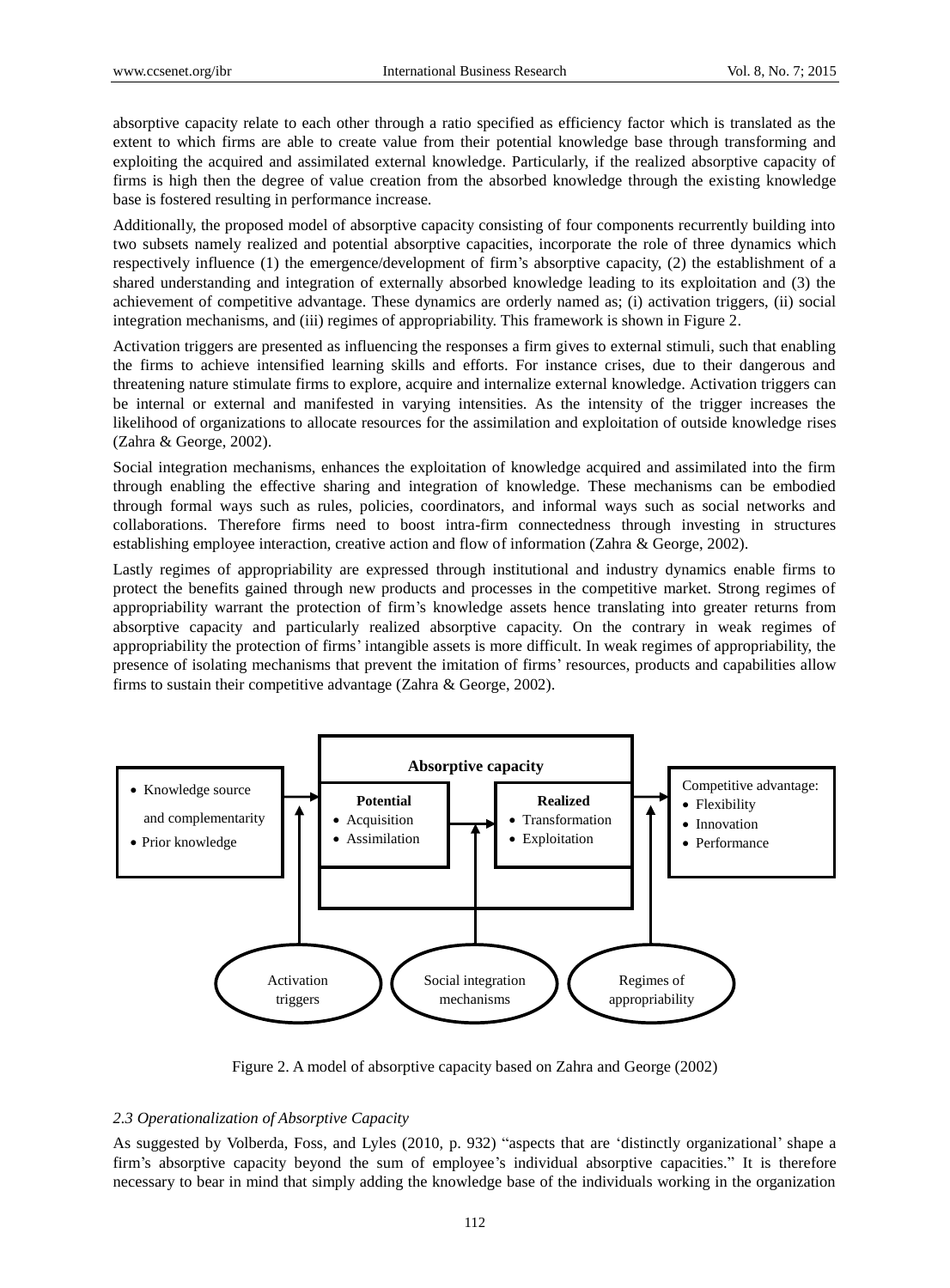does not lead to the absorptive capacity at the organizational level (Van Den Bosch et al., 2003). Indeed, the narrow focus of the absorptive capacity literature up to date mainly underlining the R&D based operationalization of the concept (Van Den Bosch et al., 2003), calls the attention to the non-R&D context feeding absorptive capacity, which requires further investigation (Matusik & Heeley, 2005).

Some researchers evaluate absorptive capacity in two dimensions, relating the first dimension to the evaluation, acquisition and assimilation of external knowledge and the second dimension to the dissemination and application of this acquired knowledge (George et al., 2001; Heeley, 1997; Kim, 1998). George et al. (2001) considers absorptive capacity as two dimensions and defines it as the firm"s ability to evaluate/assimilate and apply knowledge received from external sources such as suppliers, customers, competitors and alliance partners.

Various other researchers (Lane & Lubatkin, 1998; Lane et al., 2001; Matusik & Heeley, 2005; Szulanski, 1996) capture three dimensions of absorptive capacity, such as; the ability to understand, assimilate and apply external knowledge. Lane and Lubatkin (1998) evaluate absorptive capacity as three dimensions namely; ability to understand, assimilate and apply external knowledge. The authors have been pioneers to reinterpret absorptive capacity and develop the relative absorptive capacity concept; as a firm"s capacity to equally learn from all other organizations based on the similarities of the student (receiver), and the teacher (sender) firms" knowledge bases, organizational structures (know-how), and compensation policies and dominant logics (know why). Lane and Lubatkin"s (1998) study has been one of the preliminary researches to expand the conventional approach that absorptive capacity is measured through the firm"s internal R&D, and its spending. It reveals that these constructs explain only 4% of variance in inter-organizational learning as absorptive capacity measures and enlarges the debate to inter-organizational learning level.

On the other hand, one of the most comprehensive researches in the literature regarding the re-conceptualization of absorptive capacity is that of Zahra and George (2002) where the authors adopt a process perspective of absorptive capacity and distinguish between firm"s realized and potential absorptive capacities building the theoretical framework on the dynamic capabilities of the firm. Zahra and George (2002, p. 186) have noted that absorptive capacity is "a set of organizational routines and processes by which firms acquire, assimilate, transform and exploit knowledge to generate a dynamic organizational capability". Accordingly the study enlarges the concept and identifies four dimensions of absorptive capacity namely; acquisition, assimilation as part of potential absorptive capacity; transformation and utilization, as part of realized absorptive capacity. Similarly, Jansen, Van Den Bosch and Volberda (2005) and Todorova and Durisin (2007) adopt the four dimensions subsumed under the two components; realized and potential absorptive capacities. And many studies in the scale development, validation and empirical measurement of absorptive capacity use these dimensions (Flatten et al., 2011; Jiménez-Barrionuevo et al., 2011; Camisón & Forés, 2010; Todorova & Durisin, 2007).

### 2.3.1 Dimensions of Absorptive Capacity

This study follows the reconceptualization of the absorptive capacity developed by Zahra and George (2002) identifying the dimensions as: acquisition which is "the firm"s ability to identify and acquire externally generated knowledge" (p. 189), assimilation; as the analysis, interpretation and internalization of externally obtained knowledge through organizational mechanisms such as routines and processes, transformation; as the ability to combine prior knowledge and newly acquired and assimilated knowledge, and utilization (exploitation); as the firm"s capability to incorporate the transformed knowledge into its operations in order to enlarge and improve existing competencies to generate new ones. This reconceptualization enables the researchers to refine the model incorporating the different components, antecedents and consequences of absorptive capacity.

Here, acquisition and assimilation dimensions leverage firms" abilities to receive and recognize the value of external knowledge which are labeled as potential absorptive capacity. The transformation and utilization dimensions instead, serve to leverage the absorbed knowledge as the primary source of performance improvements and are labeled as realized absorptive capacity (Zahra & George, 2002). The potential absorptive capacity enables the firm to be receptive to the outside knowledge, explicitly to identify the degree of value associated in relation to the firm"s existing range of activities, products, processes and technologies. Whereas, realized absorptive capacity serves to leverage the knowledge absorbed through transformation and utilization, particularly leading to commercialization of absorbed knowledge, profit generation and increased firm performance (Zahra & George, 2002).

Unlike previous studies, which indicate sequential relationships among the described dimensions of absorptive capacity and hence running the risk of masking the individual effects of the components on the firm innovativeness, we argue that those dimensions are simultaneously occurring and covariant. Covariance refers to the co-occurrence of acquisition, assimilation, transformation and utilization constructs (for instance, acquisition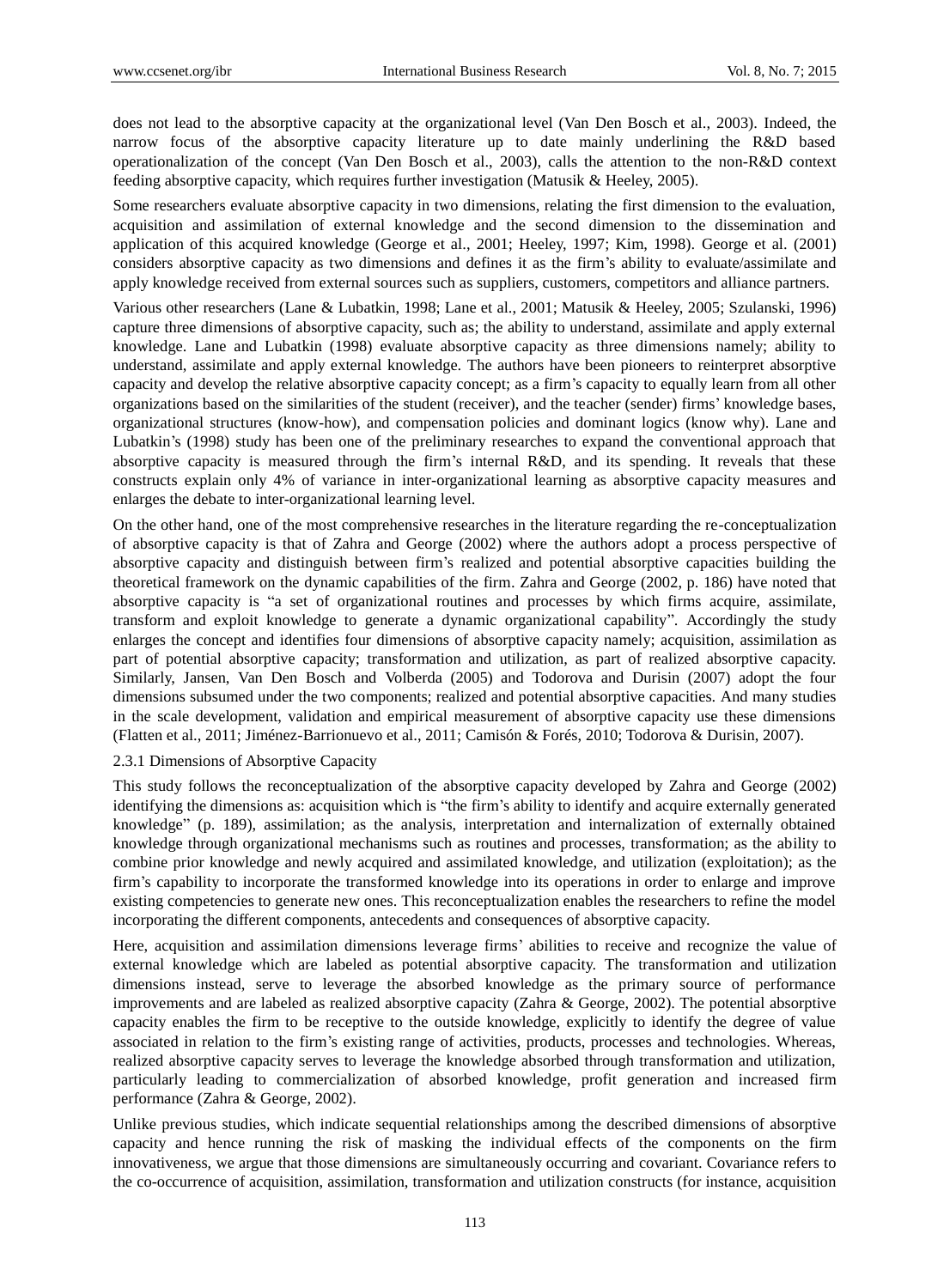leads to assimilation and vice versa). This approach explains how absorptive capacity comes about; it encompasses a definite set of events or occurrences, and points out constructs of which absorptive capacity is a function (Ebers & Maurer, 2014). Specifically, this perspective describes the activities or experiences of individuals or organizations and specifies what happens within absorptive capacity (Akgün, Keskin, & Byrne, 2009). In a sense, also as shown in Figure 3 adapted from Andersén and Kask (2012), each dimension represents facets of absorptive capacity that could be a separate construct but remain as the integral parts of absorptive capacity.



Figure 3. Absorptive capacity dimensions

## **3. Conceptual Model Development**

## *3.1 Absorptive Capacity and Firm Product Innovativeness*

Especially, the scholars argued that through absorptive capacity, firms leverage their product innovativeness by; 1) establishing collaborative networks with external actors; 2) being aware of and identifying the new technological trends and knowledge (Nieto & Quevedo, 2005; Pandza & Holt, 2007; Haro-Dominguez et al., 2007), 3) realizing the similarities between external knowledge and their existing knowledge base, (Abecassis-Moedas & Mahmoud-Jouini, 2008; Lane et al., 2001), and 3) unifying technological knowledge in their outside environments with their internal functions, strategy development and decision making (Murovec & Prodan, 2009; Müller-Seitz, 2012).

We contend that absorptive capacity is positively related to new product development efforts by aiding in developing closer external relationships and cooperation with customers, suppliers, dealers, and even competitors (Murovec & Prodan, 2009). This is such that, greater involvement in the relationships with external partners increases the breadth and depth of information which firms have access to (Murovec & Prodan, 2009), eliminates the risk of being trapped in myopia or rigidities through enabling access to a wider set of knowledge (Pandza & Holt, 2007), thus it promotes effective NPD (Stock et al., 2001). For instance, it is important for firms to build a network of collaborative connections with external actors, such as customers, suppliers, dealers, and even competitors, which allow firms to gain control in the search and selective permeability of knowledge into organizational boundaries (Chen et al., 2009). The recognition and absorption of new and related external knowledge, generates motivations which lead organizations to set continuous relationships with their external network partners, and establish technological cooperation agreements (Koch & Strotmann, 2008; Murovec & Prodan, 2009). Here, reliable, fast and qualified knowledge sharing among the relationship network allows firms to effectively organize and alleviate resources that are targeted to specific customer needs and wants, stimulating product innovation process (Chen et al., 2009). Specifically Nieto and Quevedo (2005) assert that absorptive capacity generates an awareness of the recent technological and scientific advancements cooperate with external parties and provide the ability to benefit from the pool of technological opportunities. Indeed, accumulation of technological knowledge, improvement of technical skills and expertise leverage firm product innovativeness (Haro-Dominguez et al., 2007; Tsai et al., 2011).

Next, absorptive capacity allows firms to borrow and exploit outside knowledge that may not be ready to use for innovation process, but which constitutes the basis for subsequent R&D (Cohen & Levinthal, 1989). Firms, as active searchers, scan the environment for new and useful knowledge, filter and judge alternatives encountered, and following the acquisition of that necessary knowledge (i.e. findings of a research, results of a project outside the firm), it is provided to  $R&D$  as an input to be processed (Pandza  $&Holt, 2007$ ). Hence acquisition efforts develop high quality boundary spanning and knowledge processing systems, resulting in the recognition of unique knowledge for further exploitation. Utilization creates a deeper understanding on the outside technologies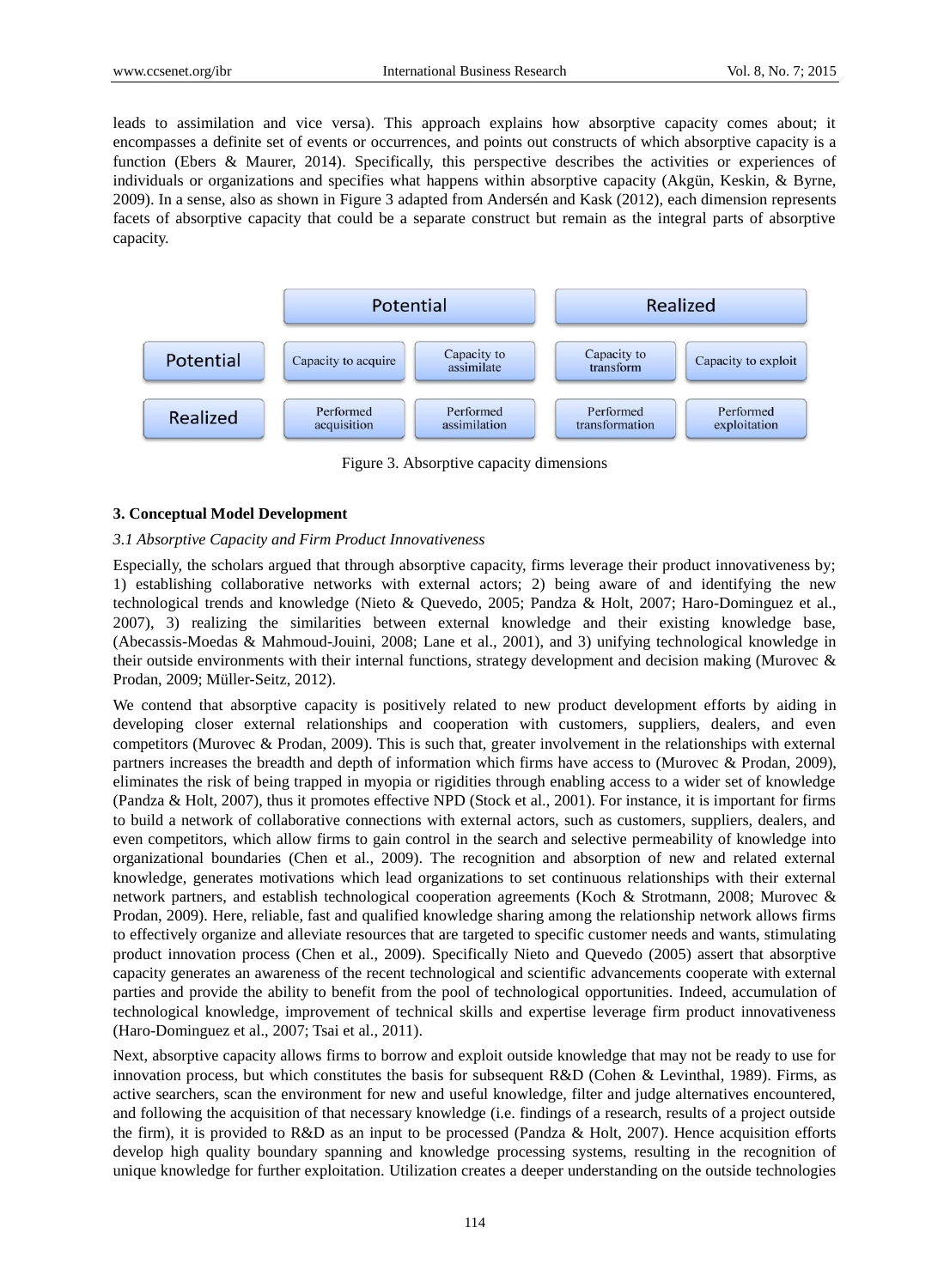and businesses which enables firms to differentiate themselves from the external environment.

Finally, absorptive capacity endeavors to promote the speed, frequency and magnitude of product innovation by acting as a conduit of inter-organizational information/knowledge sharing (Kostopoulos et al., 2011). Assimilation enables the coordination, systematization and socialization of external knowledge. For instance; assimilation leverages cross-functional interfaces, social linkages, and participative decision making enabling the firm to respond faster to environmental demands as well as developing new products more effectively (Gebauer et al., 2012). Further, a firm"s absorptive capacity promotes the new product development endeavors by acting as a medium through which newly acquired information is communicated between different units or departments of the firm (Kostopoulos et al., 2011; Müller-Seitz, 2012). Transformation, allows the communicated knowledge to be combined to the firm"s existing knowledge base (Lane et al., 2006). Consequently, the complementary information embedded in different organizational units or departments can be translated into new products through transformation and assimilation of external information (Zahra & George, 2002). Therefore, as shown in Figure 4 we propose that;

**P1:** Acquisition is positively related to firm product innovativeness.

**P2:** Assimilation is positively related to firm product innovativeness.

**P3:** Transformation is positively related to firm product innovativeness.

P4: Utilization is positively related to firm product innovativeness.



Figure 4. Proposed research model

## **4. Discussion and Implications**

This study offers a threefold contribution to the NPD literature by proposing a conceptual model in which the absorptive capacity variables simultaneously and differentially affect product innovativeness. By highlighting the roles of distinctive absorptive capacity variables, this research provides a framework for researchers and managers to concentrate on the different dimensions of absorptive capacity since they have varying effects on NPD efforts.

First, this study demonstrated the theoretical relationship of acquisition, assimilation, transformation and utilization of external knowledge with product innovativeness. Especially it is proposed that when organizations successfully recognize the value of externally encountered knowledge and acquires it, to further interpret and assimilate, modify, adapt and transform and utilize that external information/knowledge; those firms develop better and faster new products than their competitors. In a sense, absorptive capacity variables help firms to envisage the future and imagine how the new products can be created, before all the necessary knowledge, circumstances or conditions exist. Also, it appears that absorptive capacity enables firms to anticipate the potential developmental path(s) of the technological know-how by recognizing the context around technology and market related information/knowledge, and changes in its environment.

Second, the conceptual model we develop extends the existing literature on absorptive capacity by proposing that absorptive capacity ought not to be regarded solely in R&D context. Investments in R&D strengthen the organizational capabilities, making the imitation of outputs more difficult but this main argument in the absorptive capacity literature should not be regarded as the lack of R&D in firms would lead to a diminishing absorptive capacity. Yet R&D proxies (i.e. investment, patents, citations, employees) though not the only determinants of absorptive capacity are to be considered one of the indicators. Thus, this study denotes that non-R&D efforts are also revelatory in determining the absorptive capacity and NPD relationship. The proposed conceptual model further contributes to the emerging research suggesting that absorptive capacity variables have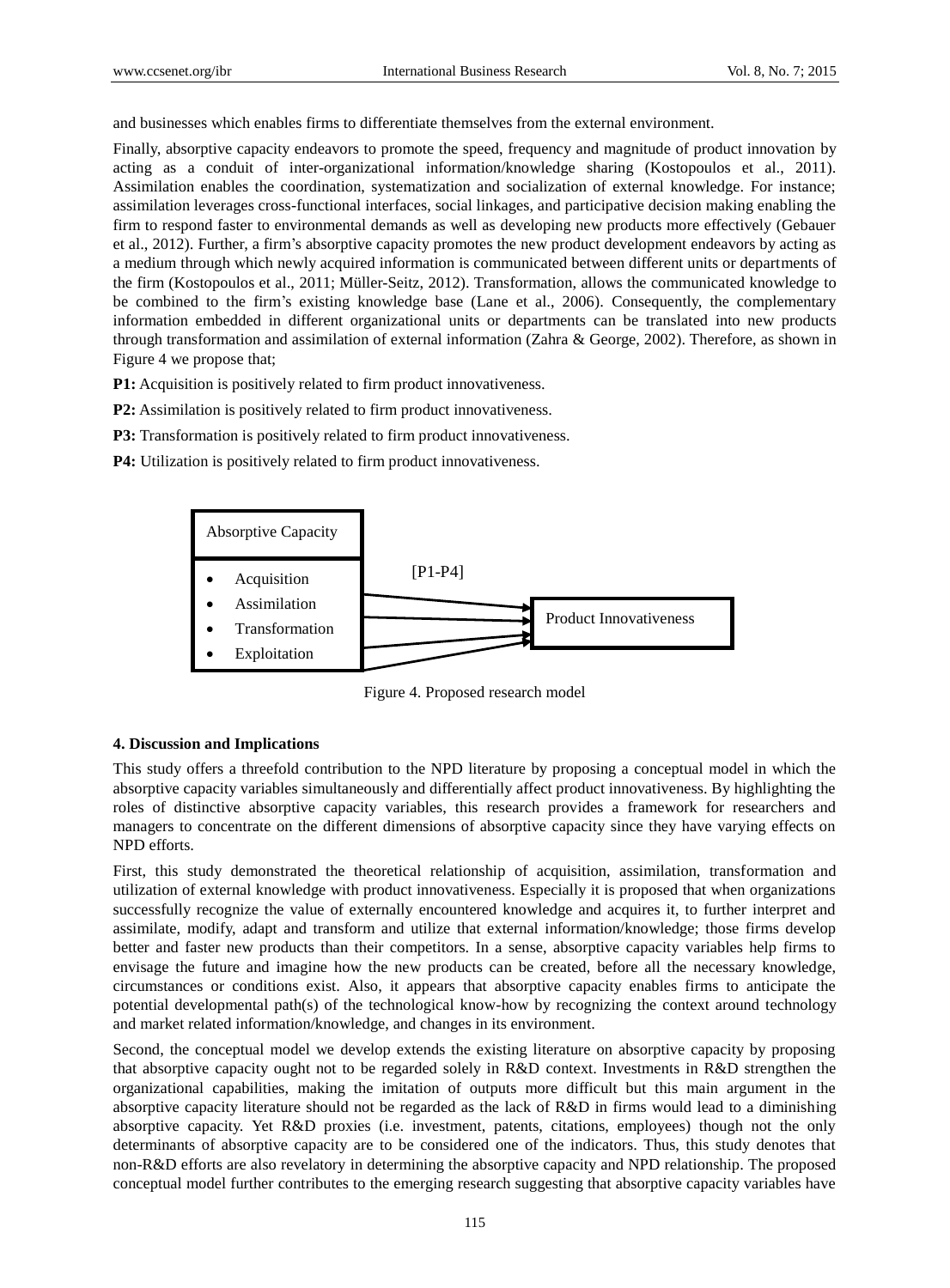distinct but complementary effects on new product development (Ebers & Maurer, 2014) and highlights the non-linear and simultaneous roles of absorptive capacity variables.

Third, this study highlights that absorptive capacity establishes the necessary platform to enable synergistic combination of data and thrives the creative and effective NPD efforts of the employees. Here, absorptive capacity contributes to the knowledge management strategy of the organizations through its ability to recognize the value and necessity of the externally encountered knowledge, share it across the organizational departments, transform it to a common understanding, and apply it for commercial purposes. In particular, it appears that absorptive capacity fulfills the critical success factors needed for effective knowledge management by building collective knowledge acquisition standards on the basis of organization"s unique needs, and facilitating the dissemination of stored and acquired knowledge for firm activities. This supports the previous theoretical arguments. Indeed, as explicitly claimed by Gourlay (2006), the managerial authority deciding on whether the knowledge should be created or not as in Nonaka"s knowledge creation model does not justify knowledge acquisition, assimilation, transformation and utilization of knowledge since absorptive capacity is a collective process throughout the entire organization. On the opposite knowledge is a collective construct that for its utilization it has to be shaped through a shared meaning and transformed in collaboration with the members using it. Also, parallel with Gourlay"s (2006) acknowledgement regarding the creation/conversion of the two types of knowledge; (1) the knowledge-how (i.e. non-reflection everyday life-world knowledge that cannot be referred to as independent of its owner or the situation which it's created through) and (2) knowledge-that (i.e. reflective knowledge of and about things in the symbolic form explicit in nature and detached from its individual owner, subjectified as documents and scientific knowledge), is essential. Particularly, the interaction between human activities and practices need to be emphasized rather than the relation of the two kinds of knowledge (i.e. tacit and explicit). It is seen that absorptive capacity strengthened by previously retained history of events built through formal or informal interactions, reflective or non-reflective everyday-life experience is the means through which knowledge is acquired, transformed and exploited. Therein, it is evident that absorptive capacity not only about the acquisition and assimilation of knowledge but also about its transformation and utilization enables the intra-organizational connectedness, socialization, and coordination in communities of practice which are the main determinants of knowledge management.

Based on this research, management should provide a work environment where organizational knowledge base, standard procedures, and routines are enhanced. Here, organizations should become aware that they should effectively manage existing tacit knowledge within the boundaries of the firm to continuously create new knowledge and combine it with the existing one, which results in successful innovations. Further, management should generate strong linkages with the outside environment, encourage professional relationships with other firms, and establish network alliances in order to have access to alternative knowledge sources, and increase the knowledge sharing through involvement in continuous cooperation efforts. Besides, management should concentrate on the homogeneous diffusion of knowledge throughout the firm, and establish a trust-based and collaborative environment in order for every single entity in the firm to access and exploit the existing and newly acquired knowledge.

#### *4.1 Future Research*

Moreover, the use of the information technology for the development, maintenance, and use of the organizational memory is still a matter of concern for managers, and may be included for the development of the model. The concept of absorptive capacity triggers the opportunity for future research. First, since absorptive capacity literature misses the empirical examination of the relationship between absorptive capacity variables and NPD in particular, the proposed theoretical model warrants an empirical investigation. Second, for the purpose of expanding the antecedents of absorptive capacity, the extent to which organizational structure, social, cultural, and technical aspects of the organization context (e.g. social relationships, trust, culture etc.) facilitate or inhibit the establishment of absorptive capacity in organizations can be investigated. Indeed, from a managerial perspective, the drivers of absorptive capacity need to be empirically investigated in depth. This will help managers to understand how to improve a firm"s absorptive capacity for a successful product development and process implementation effort. Third, the presented model in this study does not capture the mediators which may possibly influence the relationship between absorptive capacity variables and product innovativeness such as organizational learning and organizational responsiveness, and thus future studies may be extended to include these possible mediating effects (Leal-Rodríguez, Ariza-Montes, Roldán, & Leal-Millán, 2014). Fourth, future studies can incorporate alternative consequences to the model as the outcomes of absorptive capacity. The interrelationships between absorptive capacity variables, and competitive advantage -as a dependent variable- in addition to the product innovation, can be empirically tested in order to develop a richer framework for the study.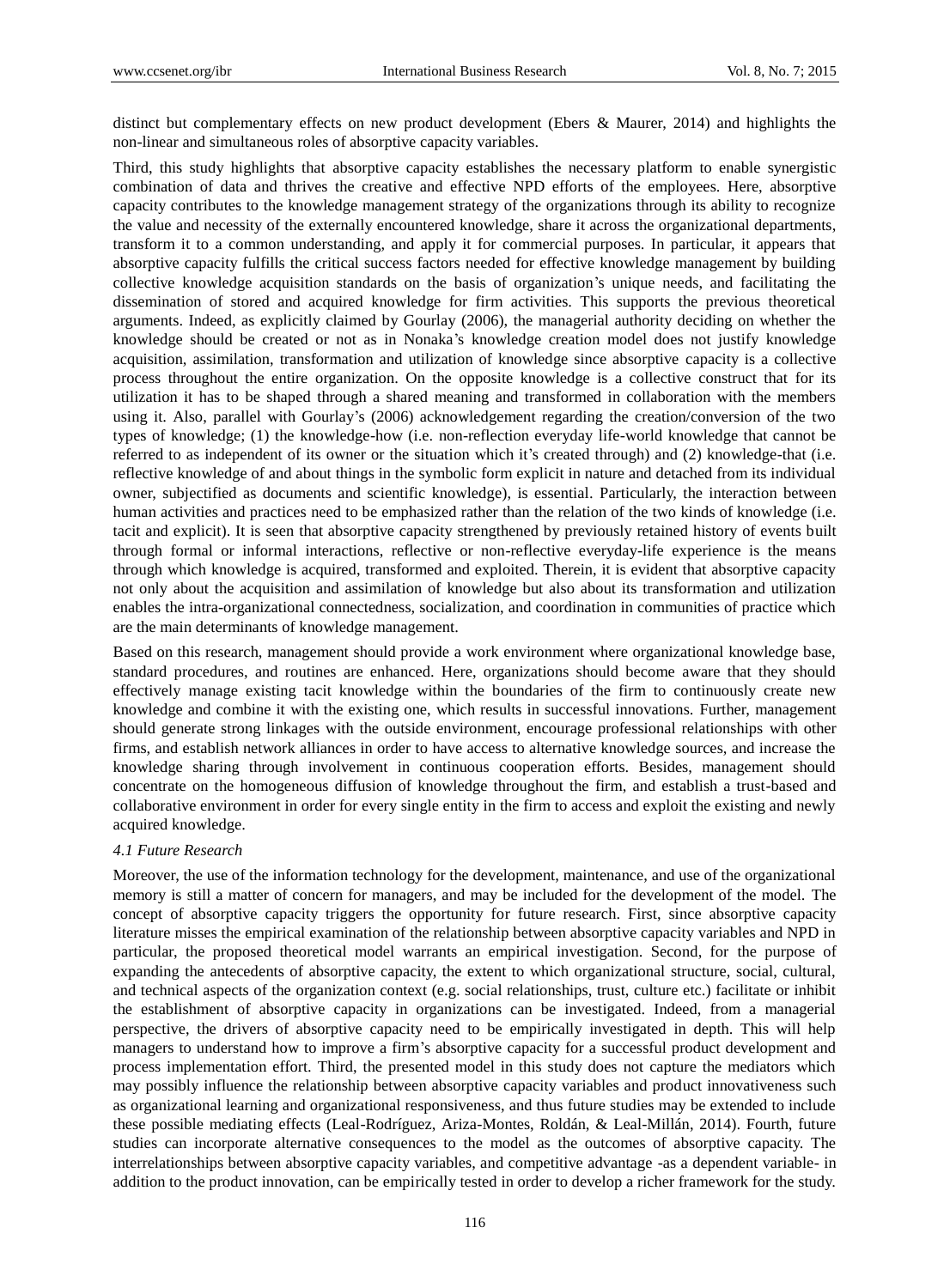Indeed, since dynamic capabilities hold common characteristics, considering absorptive capacity as a dynamic capability implies that (1) even if organizations follow unique paths in achieving a specific dynamic capability the outcome may be similar (i.e. equifinal), (2) the presence of the important commonalities in terms of "best practices" can render a dynamic capability efficient in various organizations/sectors despite the difference in its form and details and (3) dynamic capabilities do not hold the inimitability and non-substitutability conditions (Eisenhardt & Martin, 2000). Therefore as Eisenhardt and Martin (2000) highlight, the sustainable competitive advantage lying beneath dynamic capabilities (e.g. absorptive capacity) is not always because they are heterogeneous, inimitable and non-substitutable (e.g. in moderately dynamic markets) but because they serve to create new resource configurations by a path-breaking strategic logic of change and predicting the timing of change (e.g. in high-velocity markets) instead of always using the path dependent strategic logic of enhancing existing resource configurations as in moderately dynamic markets. Fifth, despite the views supporting that higher absorptive capacity is needed for higher innovative outcomes, studies could further consider external dynamics such as i-) the varying amount and value of the knowledge encountered in the environment, ii-) the level of intellectual property rights" protection, iii-) complexity of the knowledge, iv-) sectoral competitiveness, and v-) price elasticity (Lane et al., 2006). Finally, environmental and organizational contingencies, such as environmental turbulence and uncertainty, management style and processes, power etc., may be considered to capture the possible moderating effects in the model.

#### **5. Conclusion**

Absorptive capacity is one of the main drivers of product innovation in firms. However, how a firm"s absorptive capacity can be translated into its new product development efforts and how different absorptive capacity variables can be leveraged to drive product innovativeness is missing and should be further elaborated in the NPD literature. In this study, we propose that absorptive capacity variables have differential and simultaneous effects on firm product development efforts in particular. We contend that most of the research regards absorptive capacity as a uni-dimensional construct and measures it through R&D based proxies thus diminishing the value it can offer from differing perspectives. Although we do not hold that this underestimation of the construct is intentional, it becomes apparent that it results in restraining the research on absorptive capacity to offer limited explanation to "why some firms are better able to leverage their product innovativeness through higher absorptive capacity?" However, distinguishing between different dimensions of absorptive capacity may proves to be fruitful in understanding the process-based and capability view of absorptive capacity as suggested by Zahra and George"s (2002) reconceptualization of the construct. Hence, our proposition that distinct absorptive capacity variables may have differential effects on product innovativeness in particular is echoed in the empirical literature such that the different dimensions of absorptive capacity have distinct antecedents and complement each other in affecting innovation outcomes (Ebers & Maurer, 2014). Furthermore, from a theoretical standpoint, this paper provides the motivation for distinguishing product innovation from other types of innovation [e.g. process innovation (Damanpour, 2010) and considers absorptive capacity as a process-based variable having varying effects on product innovativeness. Yet this research just scratches the surface of this important, but understudied, subject. Future researchers will find the area of absorptive capacity and new product development rich and fruitful.

#### **References**

- Abecassis-Moedas, C., & Mahmoud-Jouini, S. B. (2008). Absorptive capacity and source-recipient complementarity in designing new products: An empirically derived framework. *Journal of Product Innovation Management, 25,* 473-490. http://dx.doi.org/10.1111/j.1540-5885.2008.00315.x
- Adler, J. H. (1965). *Absorptive capacity: The concept and its determinants.* Washington, DC: Brookings Institution.
- Akgün, A. E., Keskin, H., & Byrne, J. (2009). Organizational emotional capability, product and process innovation, and firm performance: An empirical analysis. *Journal of Engineering and Technology Management, 26*, 103-130. http://dx.doi.org/10.1016/j.jengtecman.2009.06.008
- Andersén, J., & Kask, J. (2012). Asymmetrically realized absorptive capacity and relationship durability. *Management Decision, 50*, 43-57[. http://dx.doi.org/10.1108/00251741211194868](http://dx.doi.org/10.1108/00251741211194868)
- Bierly III, P. E., Damanpour, F., & Santoro, M. D. (2009). The application of external knowledge: Organizational conditions for exploration and exploitation. *Journal of Management Studies, 46,* 481-509. http://dx.doi.org/10.1111/j.1467-6486.2009.00829.x
- Boari, C., & Lipparini, A. (1999). Networks within industrial districts: Organising knowledge creation and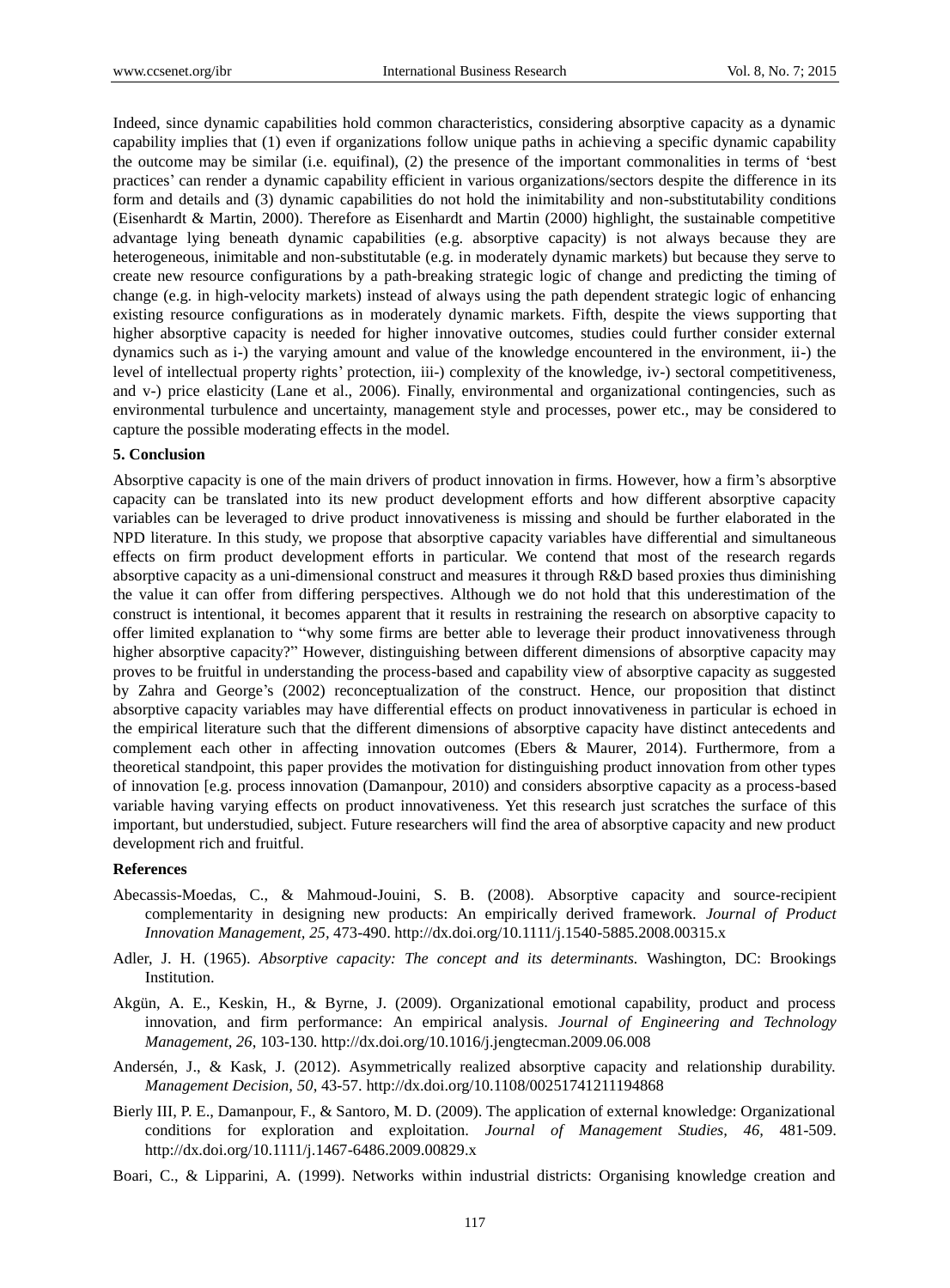transfer by means of moderate hierarchies. *Journal of Management and Governance*, *3*, 339-360. http://dx.doi.org/10.1023/A:1009989028605

- Camisón, C., & Forés, B. (2010). Knowledge absorptive capacity: New insights for its conceptualization and measurement. *Journal of Business Research*, *63,* 707-715. http://dx.doi.org/10.1016/j.jbusres.2009.04.022
- Camisón, C., & Forés, B. (2011). Knowledge creation and absorptive capacity: The effect of intra-district shared competences. *Scandinavian Journal of Management*, *27,* 66-86. http://dx.doi.org/10.1016/j.scaman.2010.11.006
- Cepeda-Carrion, G., Cegarra-Navarro, J. G., & Jiménez-Jiménez, D. (2012). The effect of absorptive capacity on innovativeness: Context and information systems capability as catalysts. *British Journal of Management, 23,* 110-129.
- Chen, Y. S., Lin, M. J. J., & Chang, C. H. (2009). The positive effects of relationship learning and absorptive capacity on innovation performance and competitive advantage in industrial markets. *Industrial Marketing Management, 38,* 152-158. http://dx.doi.org/10.1016/j.indmarman.2008.12.003
- Chou, S. W. (2005). Knowledge creation: Absorptive capacity, organizational mechanisms, and knowledge storage/retrieval capabilities. *Journal of Information Science*, *31,* 453-465. http://dx.doi.org/10.1177/0165551505057005
- Cohen, W. M., & Levinthal, D. (1990). Absorptive capacity: A new perspective on learning and innovation. *Administrative Science Quarterly*, *35,* 128-152. http://dx.doi.org/10.2307/2393553
- Cohen, W. M., & Levinthal, D. A. (1989). Innovation and learning: The Two Faces of R&D. *The Economic Journal*, *99,* 569-596. http://dx.doi.org/10.2307/2233763
- Damanpour, F. (2010). An integration of research findings of effects of firm size and market competition on product and process innovations. *British Journal of Management*, *21,* 996-1010. http://dx.doi.org/10.1111/j.1467-8551.2009.00628.x
- Dyer, J. H., & Singh, H. (1998). The relational view: Cooperative strategy and sources of interorganizational competitive advantage. *Academy of Management Review, 23,* 660-679.
- Ebers, M., & Maurer, I. (2014). Connections count: How relational embeddedness and relational empowerment foster absorptive capacity. *Research Policy*, *43,* 318-332. http://dx.doi.org/10.1016/j.respol.2013.10.017
- Eisenhardt, K. M., & Martin, J. A. (2000). Dynamic capabilities what are they? *Strategic Management Journal*, *21,* 1105-1121. http://dx.doi.org/10.1002/1097-0266(200010/11)21:10/11<1105::AID-SMJ133>3.0.CO;2-E
- Escribano, A., Fosfuri, A., & Tribó, J. A. (2009). Managing external knowledge flows: The moderating role of absorptive capacity. *Research Policy*, *38,* 96-105. http://dx.doi.org/10.1016/j.respol.2008.10.022
- Flatten, T. C., Engelen, A., Zahra, S. A., & Brettel, M. (2011). A measure of absorptive capacity: Scale development and validation. *European Management Journal*, *29,* 98-116. http://dx.doi.org/10.1016/j.emj.2010.11.002
- Fosfuri, A., & Tribó, J. A. (2008). Exploring the antecedents of potential absorptive capacity and its impact on innovation performance. *Omega, 36,* 173-187. http://dx.doi.org/10.1016/j.omega.2006.06.012
- Gebauer, H., Worch, H., & Truffer, B. (2012). Absorptive capacity, learning processes and combinative capabilities as determinants of strategic innovation. *European Management Journal, 30,* 57-73. http://dx.doi.org/10.1016/j.emj.2011.10.004
- George, G., Zahra, S. A., Wheatley, K. K., & Khan, R. (2001). The effects of alliance portfolio characteristics and absorptive capacity on performance: A study of biotechnology firms. *Journal of High Technology Management Research*, *12*, 205-226. http://dx.doi.org/10.1016/S1047-8310(01)00037-2
- Gourlay, S. (2006). Conceptualizing knowledge creation: A critique of Nonaka"s theory. *Journal of Management Studies, 43,* 1415-1436. http://dx.doi.org/10.1111/j.1467-6486.2006.00637.x
- Haro-Dominguez, M. C., Arias-Aranda, D., Llorens-Montes, F. J., & Ruiz-Moreno, A. (2007). The impact of absorptive capacity on technological acquisitions engineering consulting companies. *Technovation, 27,* 417-425. http://dx.doi.org/10.1016/j.technovation.2007.04.003
- Harrington, S. J., & Guimaraes, T. (2005). Corporate culture, absorptive capacity and IT success. *Information and Organization*, *15,* 39-63. http://dx.doi.org/10.1016/j.infoandorg.2004.10.002
- Heeley, M. B. (1997). Appropriating rents from external knowledge: The impact of absorptive capacity on firm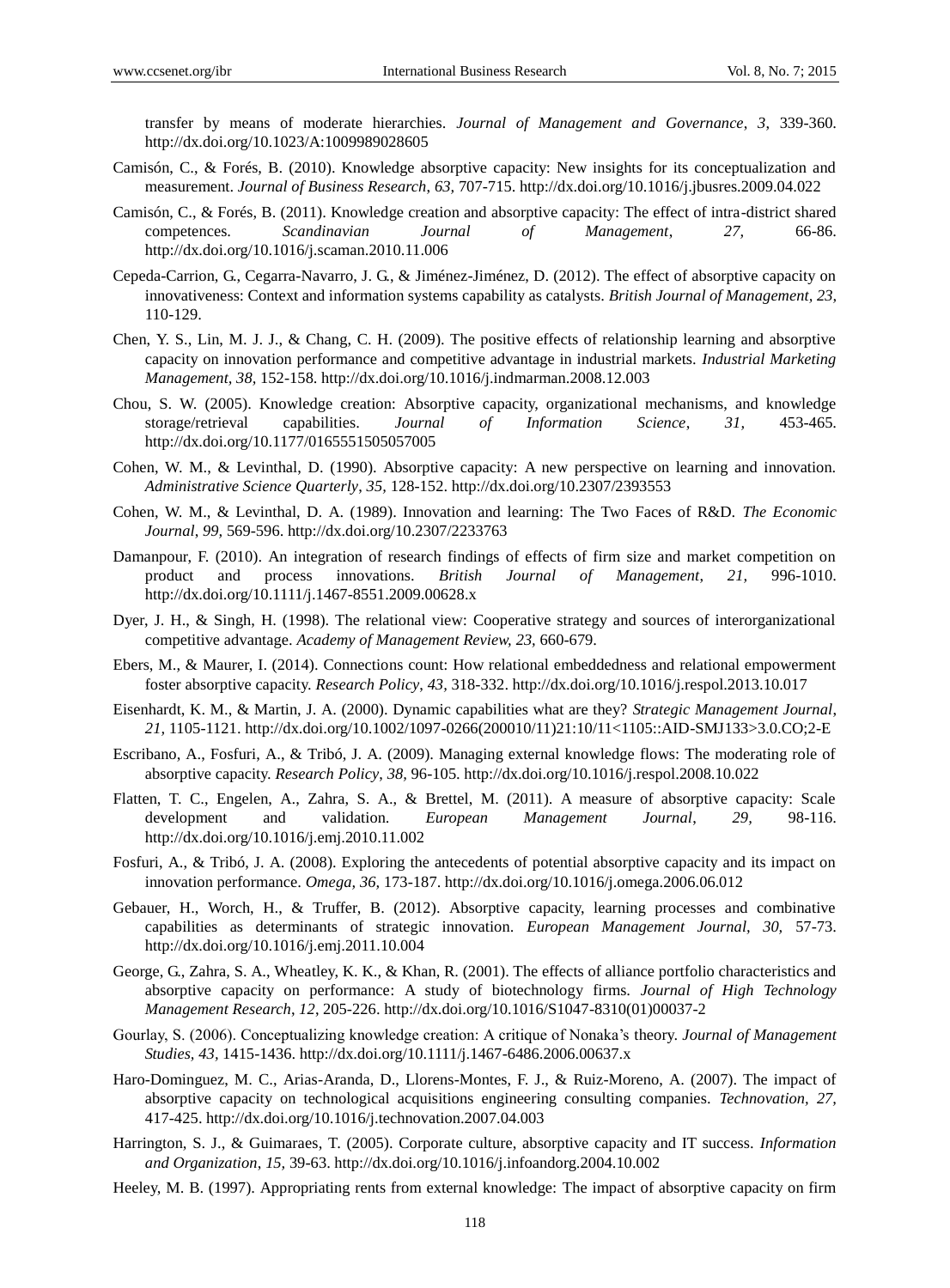sales growth and research productivity. *Frontiers of Entrepreneurship Research, 17,* 390-404.

- Huang, K. F., Lin, K. H., Wu, L. Y., & Yu, P. H. (2015). Absorptive capacity and autonomous R&D climate roles in firm innovation. *Journal of Business Research, 68,* 87-94. http://dx.doi.org/10.1016/j.jbusres.2014.05.002
- Jansen, J., Van Den Bosch, F. A. J., & Volberda, H. W. (2005). Managing potential and realized absorptive capacity: How do organizational antecedents matter? *The Academy of Management Journal*, *48,* 999-1015. http://dx.doi.org/10.5465/AMJ.2005.19573106
- Jiménez-Barrionuevo, M. M., García-Morales, V. J., & Molina, L. M. (2011). Validation of an instrument to measure absorptive capacity. *Technovation*,  $31$ , 190-202. http://dx.doi.org/10.1016/j.technovation.2010.12.002
- Kim, L. (1998). Crisis construction and organizational learning: Capability building in catching-up at Hyundai Motor. *Organization Science, 9*, 506-521. http://dx.doi.org/10.1287/orsc.9.4.506
- Koch, A., & Strotmann, H. (2008). Absorptive capacity and innovation in the knowledge intensive business service sector. *Economics of Innovation and New Technology*, *17,* 511-531. http://dx.doi.org/10.1080/10438590701222987
- Kostopoulos, K., Papalexandris, A., Papachroni, M., & Ioannou, G. (2011). Absorptive capacity, innovation, and financial performance. *Journal of Business Research*, *64*, 1335-1343. http://dx.doi.org/10.1016/j.jbusres.2010.12.005
- Lane, P. J., & Lubatkin, M. (1998). Relative absorptive capacity and interorganizational learning. *Strategic Management Journal, 19,* 461-477. http://dx.doi.org/10.1002/(SICI)1097-0266(199805)19:5<461::AID-SMJ953>3.0.CO;2-L
- Lane, P. J., Koka, B. R., & Pathak, S. (2006). The reification of absorptive capacity: A critical review and rejuvenation of the construct. *Academy of Management Review*, *31,* 833-863. http://dx.doi.org/10.5465/AMR.2006.22527456
- Lane, P. J., Salk, J. E., & Lyles, M. A. (2001). Absorptive capacity, learning and performance in international joint ventures. *Strategic Management Journal*, *22,* 1139-1161. http://dx.doi.org/10.1002/smj.206
- Leal-Rodríguez, A. L., Roldán, J. L., Ariza-Montes, J. A., & Leal-Millán, A. (2014). From potential absorptive capacity to innovation outcomes in project teams: The conditional mediating role of the realized absorptive capacity in a relational learning context. *International Journal of Project Management, 32,* 894-907. http://dx.doi.org/10.1016/j.ijproman.2014.01.005
- Lee, S. C., Liang, H., & Liu, C. Y. (2010). The effects of absorptive capacity, knowledge sourcing strategy, and alliance forms on firm performance. *The Service Industries Journal*, *30,* 2421-2440. http://dx.doi.org/10.1080/02642060802635551
- Martinez-Ros, E., & Labeaga, J. M. (2009). Product and process innovation: Persistence and complementarities *European Management Review*, *6,* 64-75. http://dx.doi.org/10.1057/emr.2009.4
- Matusik, S. F., & Heeley, M. B. (2005). Absorptive capacity in the software industry: Identifying dimensions that affect knowledge and knowledge creation activities. *Journal of Management*, *31,* 549-572. http://dx.doi.org/10.1177/0149206304272293
- Mowery, D. C., Oxley, J. E., & Silverman, B. S. (1996). Strategic alliances and interfirm knowledge transfer. *Strategic Management Journal*, *17*, 77-91. http://dx.doi.org/10.1002/smj.4250171108
- Müller-Seitz, G. (2012). Absorptive and desorptive capacity-related practices at the network level The case of SEMATECH. *R&D Management, 42,* 90-99. http://dx.doi.org/10.1111/j.1467-9310.2011.00668.x
- Murovec, N., & Prodan, I. (2009). Absorptive capacity, its determinants, and influence on innovation output: Cross cultural validation of the structural model. *Technovation 29,* 859-872. http://dx.doi.org/10.1016/j.technovation.2009.05.010
- Nieto, M., & Quevedo, P. (2005). Absorptive capacity, technological opportunity, knowledge spillovers, and innovative effort. *Technovation*, *25,* 1141-1157. http://dx.doi.org/10.1016/j.technovation.2004.05.001
- Nonaka, I. (1994). A dynamic theory of organizational knowledge creation. *Organization Science*, *5,* 14-37. http://dx.doi.org/10.1287/orsc.5.1.14
- Pandza, K., & Holt, R. (2007). Absorptive and transformative capacities in nanotechnology innovation systems. *Journal of Engineering Technology Management, 24,* 347-365.